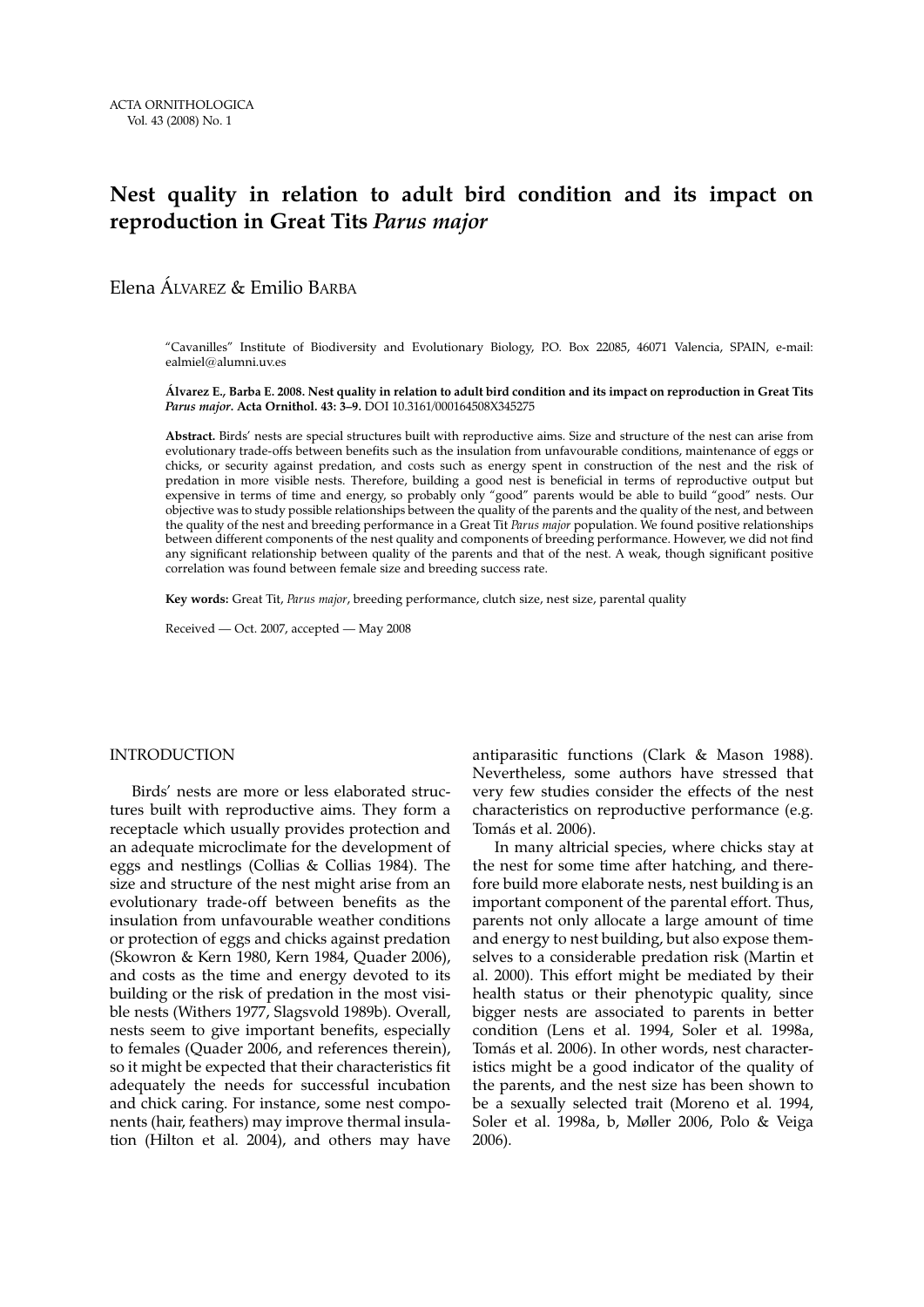# **Factors responsible for the long-term dynamics of the Pied Flycatcher** *Ficedula hypoleuca* **populations in the taiga of Karelia, Russia**

Alexander V. ARTEMYEV

Institute of Biology, Karelian Research Centre, Russian Academy of Sciences, 185610 Petrozavodsk, RUSSIA, e-mail: artem@karelia.ru

**Artemyev A. V. 2008. Factors responsible for long-term dynamics of the Pied Flycatcher** *Ficedula hypoleuca* **populations in the taiga of Karelia, Russia. Acta Ornithol. 43: 10–16.** DOI 10.3161/000164508X345284

**Abstract.** A Pied Flycatcher population breeding in nest-boxes in a Karelia forest was studied from 1981 to 2007. Breeding density varied between 47.3 and 94.6 pairs/km2. The density of the breeding population was influenced by three demographic factors: maximum summer population density in the previous season, male return rate and immigration rate. Three relatively independent processes play a significant part in the population dynamics of the study area: 1) initial abundance and reproductive intensity, 2) survival rate between breeding seasons, and 3) redistribution of birds across their range. The weather in spring, when the birds arrive and settle, was found to be equally important. The population density, nest site fidelity of adults and yearlings, and immigration rate were related to temperature patterns in May. It may be assumed that the spring weather influences the birds' survival and their distribution across the northern part of their range, as well as the participation of one-year old birds in breeding.

**Key words:** Pied Flycatcher, *Ficedula hypoleuca*, abundance, dynamics, demography, weather, ambient temperature

Received — Sept. 2007, accepted — May 2008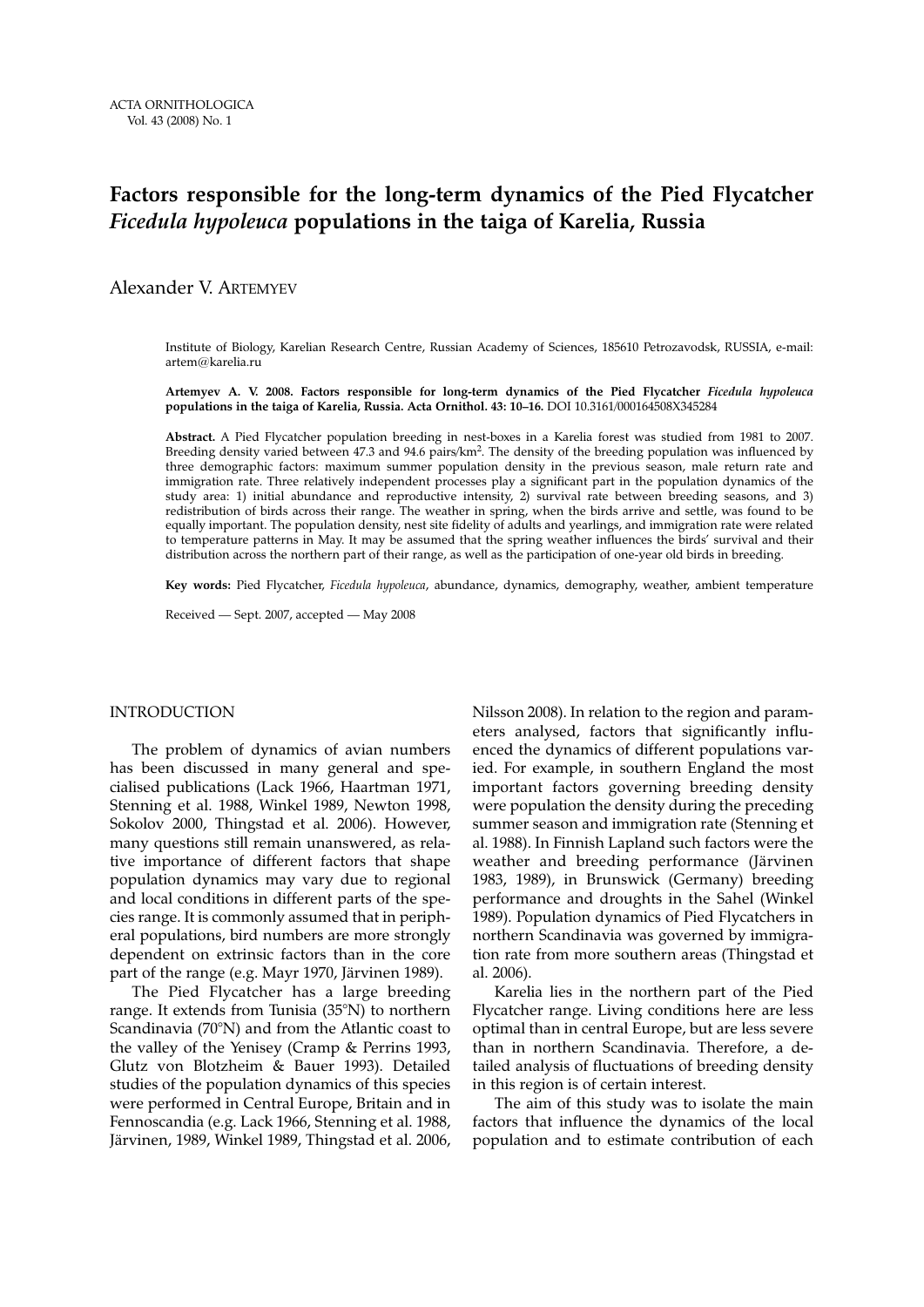#### **The abundance and suitability of tree cavities and their impact on hole-nesting bird populations in beech forests of NE Iberian Peninsula**

Jordi CAMPRODON<sup>1,2</sup>, Josep SALVANYÀ<sup>1</sup> & Jaume SOLER-ZURITA<sup>1</sup>

1Biodiversity Department, Forest Technology Center of Catalonia, Pujada del Seminari s/n 25280 Solsona, Catalonia, SPAIN, e-mail: jordi.camprodon@ctfc.cat 2Environmental Sciences Department, University of Vic, C/de la Laura, 13 08500 Vic, Catalonia, SPAIN

**Camprodon J., Salvanya J., Soler-Zurita J. 2008. The abundance and suitability of tree cavities and their impact on hole-nesting bird populations in beech forests of NE Iberian Peninsula. Acta Ornithol. 43: 17–31.**  DOI 10.3161/000164508X345293

**Abstract.** The availability and suitability of tree cavities for hole-nesting birds were surveyed in three beech wood types (mature, cleared and coppice forests) in the North east of the Iberian Peninsula. We sampled the occupation of cavities and the abundance of hole-nesting birds. We also tested experimentally with tit nest boxes whether the lack of suitable nest-holes may limit the abundance of secondary cavity-nesters. We surveyed hole-nesting birds before and after nest box provision. Trunk and branch cavities (25.9%) were significantly more abundant in mature woods, and are correlated with the density of secondary occupants. Stump and root cavities (74.1%) were more abundant in coppice forests. Shortage of big diameter's (> 45 cm DBH) and good bearing trees explained the lack of cavities in managed forests. Only small proportion of available cavities was used by birds (5.5%). All occupied cavities were placed in trunk (5.5%) and presented smaller diameter entrances than the whole availability of cavities. Nest boxes occupation rate was higher in the plots where suitable nest holes were scarce (managed woods), and consequently it brought an increase on both Great Tit and Blue Tit populations. These two species populations were favoured from the next breeding season after the provision of nest boxes, but not in mature stands nor in control sites (with no nest boxes). Therefore, results show that suitability of cavities rather than availability determines secondary hole-nesting bird abundance in managed forests.

**Key words:** hole-nesting birds, tree cavities, beech forests, forestry, nest boxes, Great Tit, *Parus major*, Blue Tit, *Cyanistes caeruleus*, Iberian Peninsula

Received — Oct. 2007, accepted — June 2008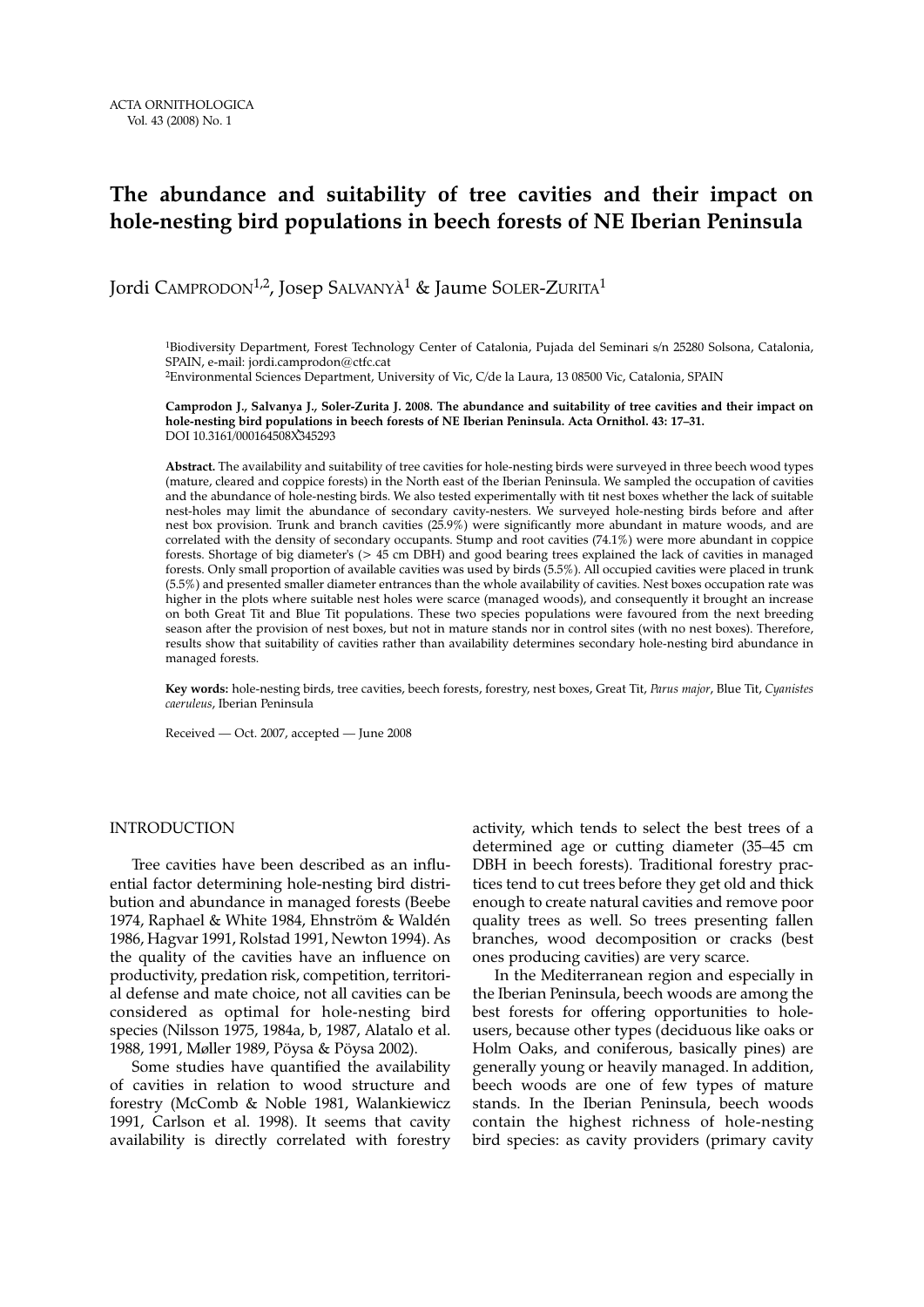#### **Nestbox use and reproductive parameters of Tree Sparrows** *Passer montanus***: are they affected by the presence of old nests?**

Vicente GARCÍA-NAVAS<sup>1\*</sup>, Luis ARROYO<sup>2</sup> & Juan José SANZ<sup>1</sup>

1Department of Evolutionary Ecology, National Museum of Natural Sciences-CSIC. José Gutiérrez Abascal, 2. E-28006 Madrid, SPAIN

2Department of Environmental Sciences, Faculty of Environmental Sciences, University of Castilla-La Mancha. Avda Carlos III s/n. E-45071 Toledo, SPAIN

\*Corresponding author, e-mail: vicenteg\_navas@yahoo.es

**García-Navas V., Arroyo L., Sanz J. J. 2008. Nestbox use and reproductive parameters of Tree Sparrows** *Passer montanus***: are they affected by the presence of old nests? Acta Ornithol. 43: 32–42.** DOI 10.3161/000164508X345301

**Abstract.** There is a controversy over the effects of old nest reuse on the breeding biology of hole nesters. Some authors have shown that the presence of old nest material could increase ectoparasite pressure and/or reduce cavity size, whereas others argue that it could facilitate nest-building and serve as an informative cue for breeding birds. However, the possible functions of old nests may not be limited to the reproductive period in burds that perform autumnal courtship or use nest cavities as shelters during the winter season, as is the case with the Tree Sparrow. The importance of the presence of old nest material on nest box choice during the non-breeding period and its implications on the subsequent breeding performance of this multi-brood species are assessed. Occupancy rates and reproductive parameters (such as phenology, clutch size, nestling condition, breeding success) were compared between woodcrete and wooden nest boxes with and without old nest material inside. During the non-breeding period no effect of box type or its content on nest box selection was discovered, but in spring it was found that the strong preference of birds for breeding in woodcrete nest boxes was independent of the presence of old nests. In relation to this latter point, evidence was found that old nest reuse could negatively affect the reproductive output of Tree Sparrows: clutches were laid later, nestlings had longer wings (which presumably fledged earlier) and reproductive success was lower in nest boxes containing old nest material. The results of this study suggest that, taking the non-breeding and breeding seasons as a whole, the accumulation of old nest material seems to be detrimental rather than advantageous to this species.

**Key words:** Tree Sparrow, *Passer montanus*, old nest, nest reuse, breeding, autumnal courtship, roosting site, woodcrete, nest site choice

Received — Jan. 2008, accepted — April 2008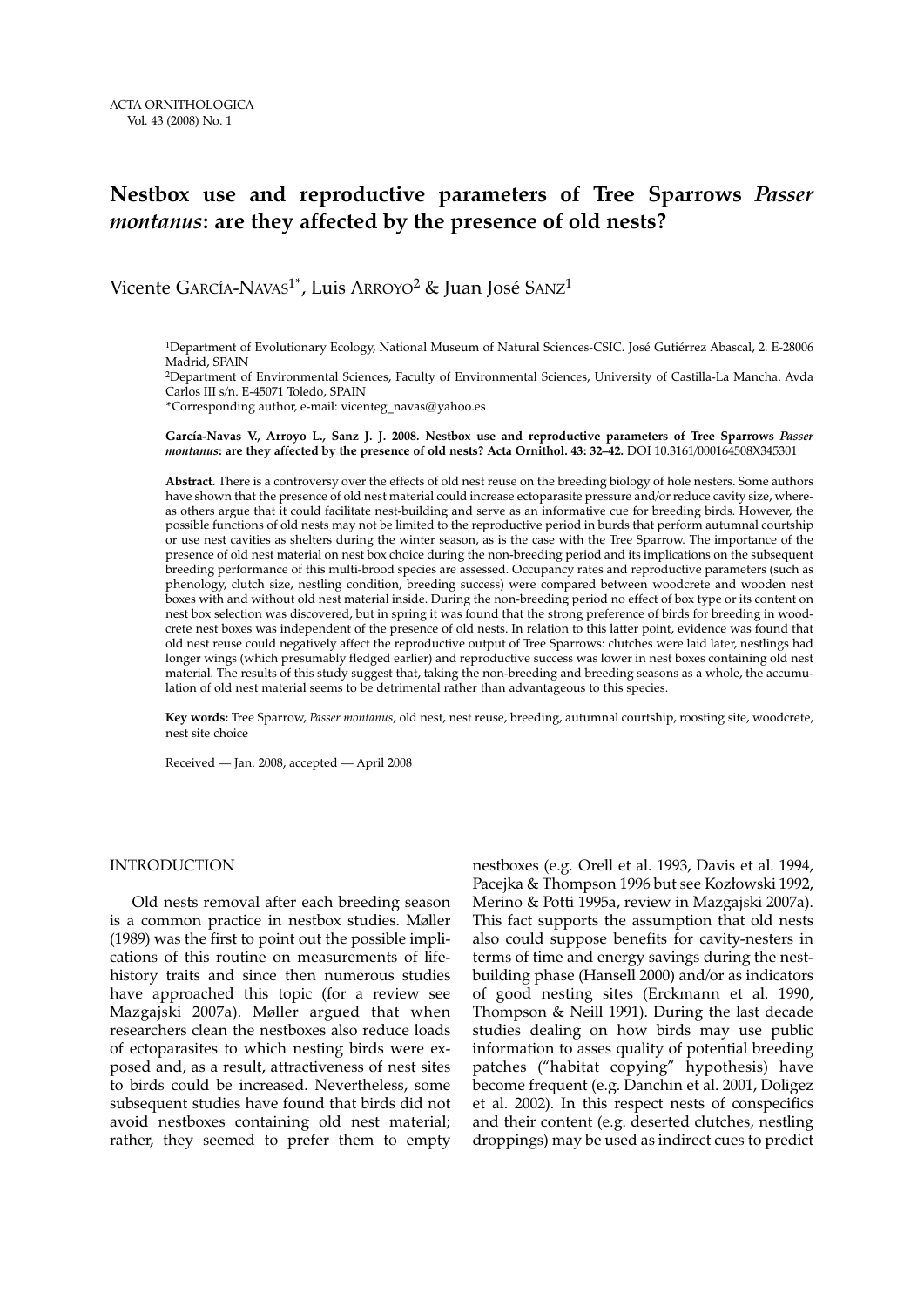# **The weight of female-built nests correlates with female but not male quality in the Blue Tit** *Cyanistes caeruleus*

#### Mark C. MAINWARING\*, Clare McW. H. BENSKIN & Ian R. HARTLEY

Biological Sciences, Lancaster Environment Centre, Lancaster University, Lancaster, LA1 4YQ, UK \*Corresponding author, e-mail: m.mainwaring@lancaster.ac.uk

#### **Mainwaring M. C., Benskin C. McW. H., Hartley I. R. 2008. The weight of female-built nests correlates with female but not male quality in the Blue Tit** *Cyanistes caeruleus***. Acta Ornithol. 43: 43–48.** DOI 10.3161/000164508X345310

**Abstract.** Among bird species where only one parent constructs the nest, the "sexual display hypothesis" predicts that building behaviour and the structure of the completed nest is a post-pairing, sexually selected signal that informs the non-builder of her/his partner's quality and/or willingness to invest in reproduction. Moreover, the "differential allocation hypothesis" predicts that an individual's investment in parental behaviours, such as nest building, will vary in relation to the partner's quality. These hypotheses were examined in the socially monogamous, hole-breeding Blue Tit, a species in which the female alone builds nests. Parental quality was quantified by recording body size, feather mite load and age. The weight of nests was found to correlate positively with female head-bill length and feather mite load, but not with any indicators of male quality. This result is in accordance with the "sexual display" hypothesis, and demonstrates that nest size could be a form of intra-specific communication that helps inform the non-building partner of the builder's reproductive quality.

**Key words:** Nest weight, nest building, maternal construction, sexual display hypothesis, differential allocation hypothesis, hole-breeding passerine, Blue Tit, *Cyanistes caeruleus*

Received — Oct. 2007, accepted — April 2008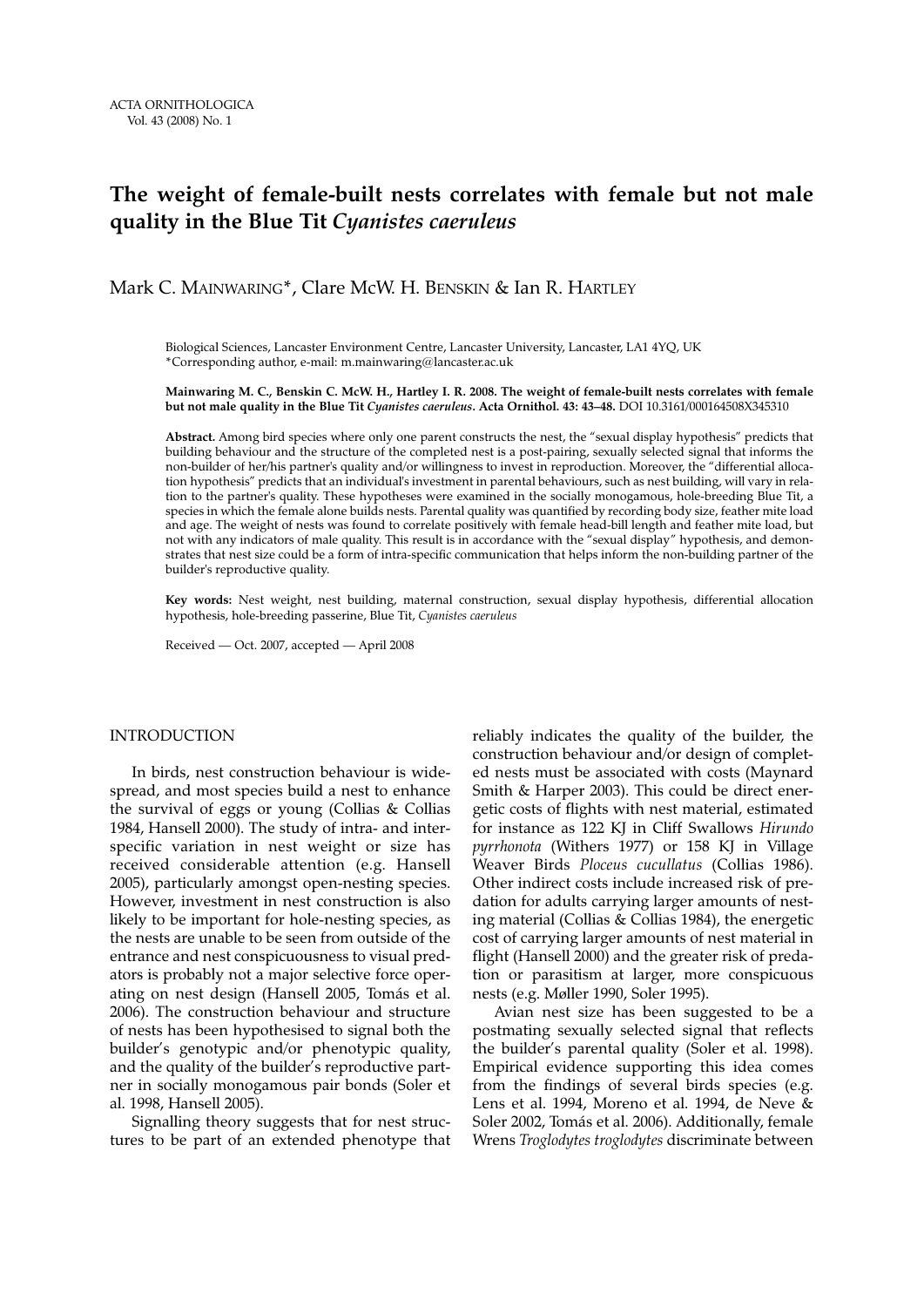#### **Dependence of nest mass on nest hole depth in the Great Tit** *Parus major*

Tomasz D. MAZGAJSKI<sup>1</sup> & Zuzanna RYKOWSKA<sup>2,3</sup>

1Museum and Institute of Zoology, Polish Academy of Sciences, Wilcza 64, 00–679 Warsaw, POLAND, e-mail: mazgaj@miiz.waw.pl 2Dept. of Ecology, Warsaw University, Banacha 2, 02–097 Warsaw, POLAND 3FPP Consulting LTD, Al. Jerozolimskie 11/19, 00–508 Warsaw, POLAND

#### **Mazgajski T. D., Rykowska Z. 2008. Dependence of nest mass on nest hole depth in the Great Tit** *Parus major***. Acta Ornithol. 43: 49–55.** DOI 10.3161/000164508X345329

**Abstract.** Predation is considered an important factor affecting the life histories and breeding strategies of hole nesting birds. Breeding losses in this group of birds are related to such nest site characteristics as entrance size, nest site depth and danger distance - the distance between the outer edge of the entrance to the centre of the nest's bottom, which determines how far a predator unable to enter the hole would have to reach to obtain its contents. It is suggested that birds assess predation risk and adjust their breeding investments accordingly. We tested the hypothesis that in shallow nest sites, birds build smaller nests to maintain the largest danger distance possible. During the experiment, two types of nestboxes were available to birds: those typical for small passerines (with a depth of 21 cm), and shallower ones (with a 16 cm depth). Breeding parameters were obtained by controlling nestboxes, the distances between eggs and entrances were measured, and nests were weighed just after the young fledged. Breeding phenology and clutch size did not differ between the types of nestboxes. Nest site depth influenced nest mass, and according to our assumptions, nests were significantly lighter in shallow nestboxes. A clear, negative relationship was found between nest mass and the danger distance — eggs in larger (heavier) nests were closer to the entrance. Breeding success (number of fledglings per eggs laid) was lower for shallow nestboxes compared to normal ones, and nest mass negatively influenced the number of fledglings and breeding success. The results of this study suggest that Great Tits perceive nest site depth and adjust nest building according to predation risks. Nest size (mass) in shallow sites may be limited by the danger distance, but it is also possible that the number of trips with nest material, which could lead to the detection of the site, is also important. However, both explanations are not mutually exclusive, and both are related to avoiding predator pressure.

**Key words:** Great Tit, *Parus major*, nest site selection, predation risk, nest predation hypothesis

Received — Febr. 2008, accepted — June 2008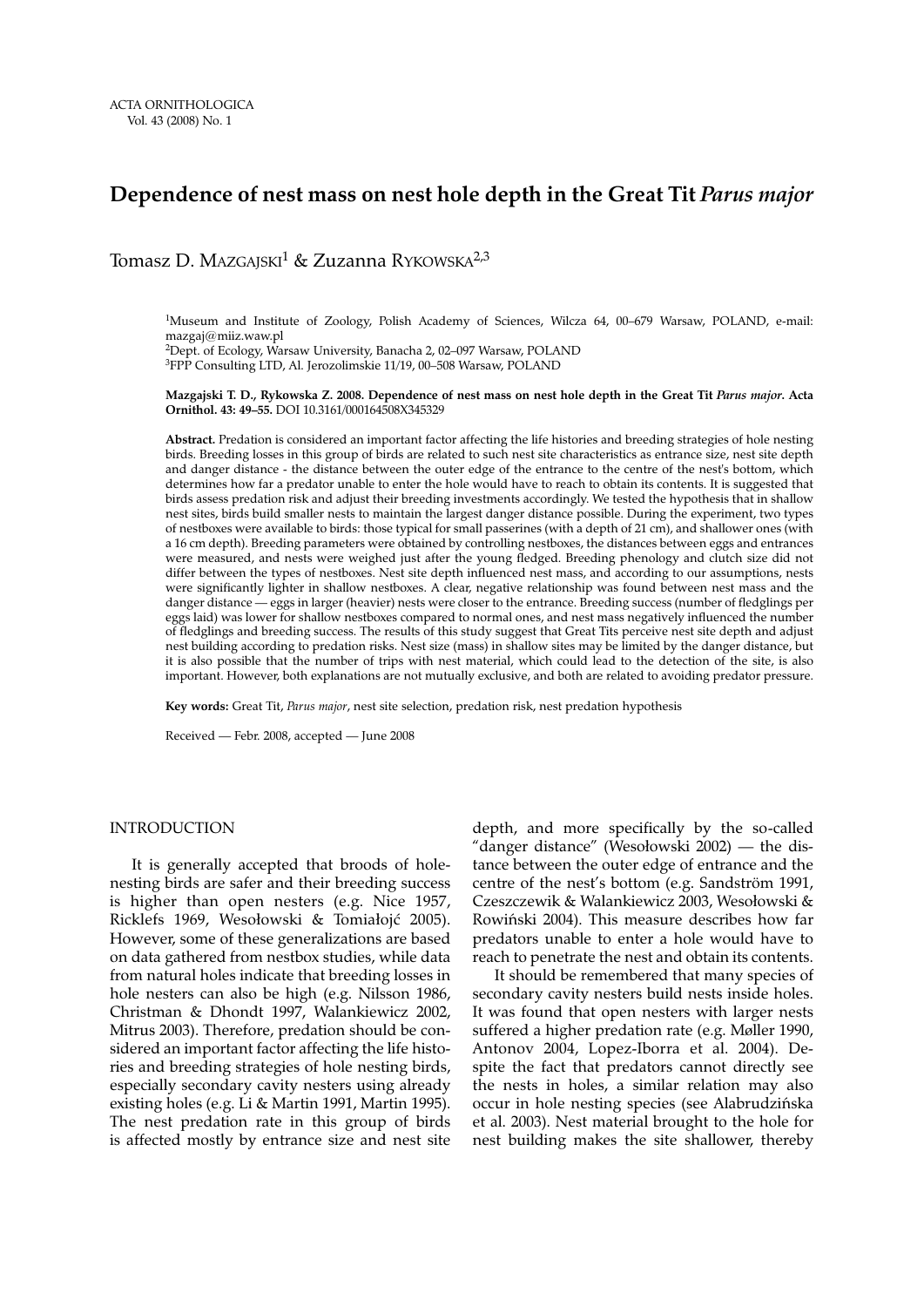#### **Nest construction rate and stress in female Pied Flycatchers** *Ficedula hypoleuca*

Juan MORENO<sup>1\*</sup>, Javier MARTÍNEZ<sup>2</sup>, Consuelo CORRAL<sup>1</sup>, Elisa LOBATO<sup>1</sup>, Santiago MERINO<sup>1</sup>, Judith MORALES<sup>1</sup>, Josué MARTÍNEZ-DE LA PUENTE<sup>1</sup> & Gustavo TOMÁS<sup>1</sup>

1Department of Evolutionary Ecology, National Museum of Natural Sciences-CSIC, J. Gutiérrez Abascal 2, E-28006 Madrid, SPAIN

2Department of Microbiology and Parasitology, Faculty of Pharmacy, University of Alcalá, E-28871 Alcalá de Henares, SPAIN

\*Corresponding author, e-mail: jmoreno@mncn.csic.es

**Moreno J., Martínez J., Corral C., Lobato E., Merino S., Morales J., Martínez-de la Puente, Tomás G. 2008. Nest construction rate and stress in female Pied Flycatchers** *Ficedula hypoleuca***. Acta Ornithol. 43: 57–64.**  DOI 10.3161/000164508X345338

**Abstract.** Nest building effort has received scant attention in the literature although it may involve costs which can be detected as physiological stress. We prolonged nest construction effort in a population of Spanish Pied Flycatchers by removing nests from nest-boxes and forcing females to build a second nest. In comparison with control nests, the experimental females had to work for longer periods and accumulate more nest material, but nest construction rates (g of nest material per day of construction) were not affected. There was a positive association of clutch mass with nest construction rate. To measure physiological stress, we captured females shortly after laying to obtain blood samples for heat-shock protein quantification. Heat-shock proteins quantify stress at cell level. The level of HSP60 in peripheral blood was positively associated with total nest construction rate (including second nests for experimental females), but not with laying date, clutch mass or experimental treatment. A third of the variation in the HSP60 level was explained by the nest construction rate. Fast nest builders are physiologically stressed, suggesting that the nest construction rate may constitute an index of female physiological performance.

**Key words:** nest construction rate, physiological stress, Pied Flycatcher, *Ficedula hypoleuca*, stress proteins, nest building, female performance

Received — March 2008, accepted — May 2008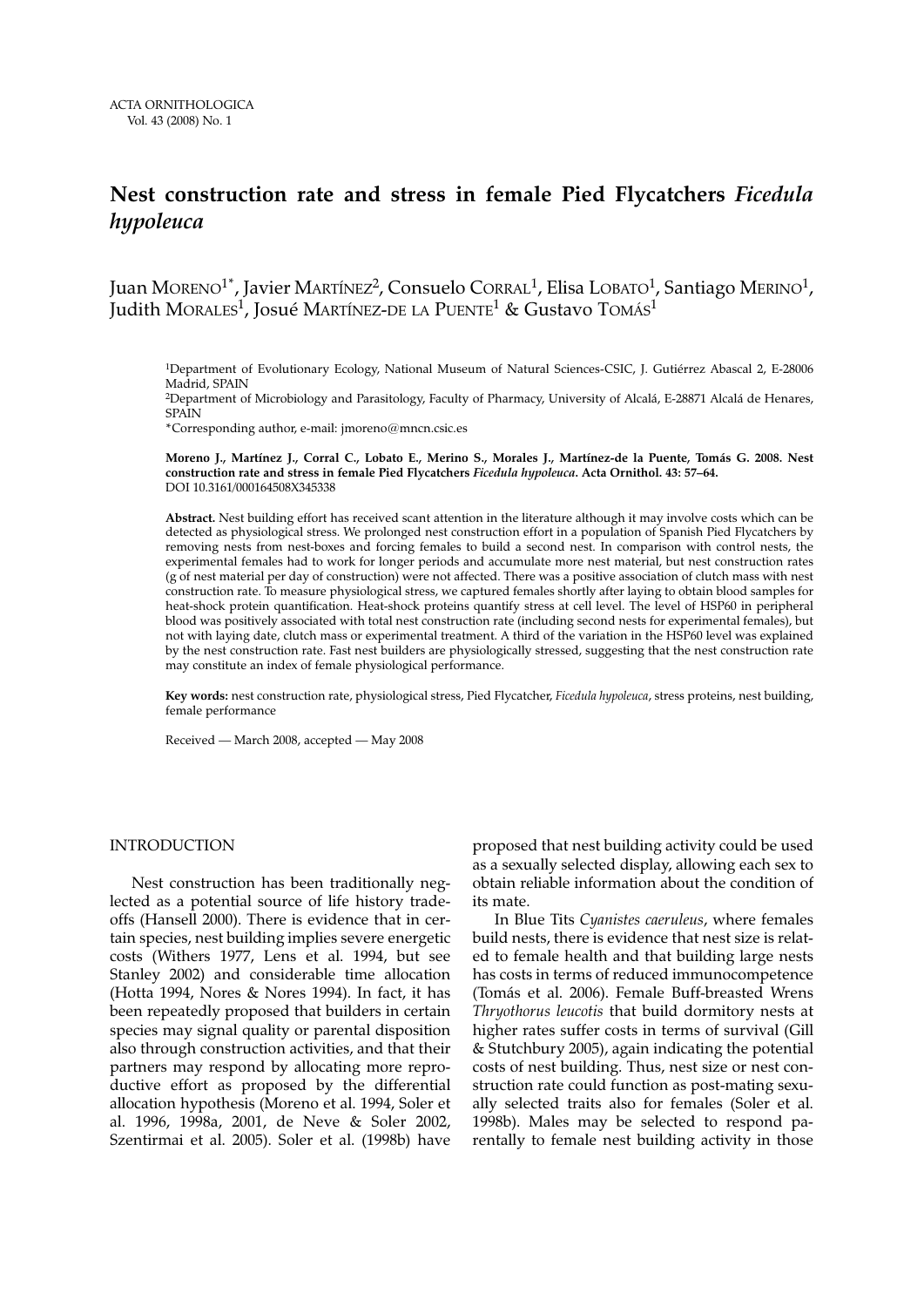#### **Repeatability and method-dependent variation of blood parameters in wild-caught Great Tits** *Parus major*

Ana Cláudia NORTE<sup>1,2\*</sup>, Ben SHELDON<sup>2</sup>, José Paulo SOUSA<sup>1</sup> & Jaime Albino RAMOS<sup>1</sup>

<sup>1</sup>Institute of Marine Research, Department of Zoology, University of Coimbra, 3004-517 Coimbra, PORTUGAL, e-mail: acgnorte@ci.uc.pt, jps@zoo.uc.pt, jramos@ci.uc.pt 2Edward Grey Institute of Field Ornithology, Dept. of Zoology, University of Oxford, South Parks Road, Oxford OX1 3PS, ENGLAND, e-mail: ben.sheldon@zoo.ox.ac.uk \*Corresponding author

**Norte A. C., Sheldon B., Sousa J. P., Ramos J. A. 2008. Repeatability and method-dependent variation of blood parameters in wild-caught Great Tits** *Parus major***. Acta Ornithol. 43: 65–75.** DOI 10.3161/000164508X345347

**Abstract.** When interpreting responses to experimental manipulations or particular environmental cues, it is necessary to have previous knowledge about the natural variation of the response traits. We studied how nine blood parameters, including four enzymatic activities, varied with time in wild Great Tits by assessing their repeatabilities over periods of 45 days, in the same season (Spring or Autumn/Winter), in the same year and over a four years period. The accuracy of the measurements of these blood parameters was also assessed. Measurement error reflected essentially sample and time of storage rather than assay effects. Hematocrit and haemoglobin had low repeatabilities within Spring, ranging from 0.26 to 0.31; Heterophil/Lymphocyte ratio (H/L), white blood cell count (WBC), total plasma cholinesterase and red blood cell glutathione peroxidase (GSH-Px) activities had moderate to high repeatabilities over periods of 45 days (repeatabilities ranged from 0.47 to 0.81 for GSH-Px and H/L, respectively), but also during longer periods such as during Spring (total plasma cholinesterase activity) and Autumn/Winter (WBC, H/L and GSH-Px). Of the blood parameters measured, total plasma cholinesterase, glutathione peroxidase and the haematological parameters WBC and H/L seem relatively constant and therefore reliable indicators of Great Tit's physiological condition within, at least, a 45 days time frame.

**Key words:** repeatability, health state, condition, blood profile, *Parus major*, accuracy, glutathione peroxidase, plasma cholinesterase

Received — Dec. 2007, accepted — May 2008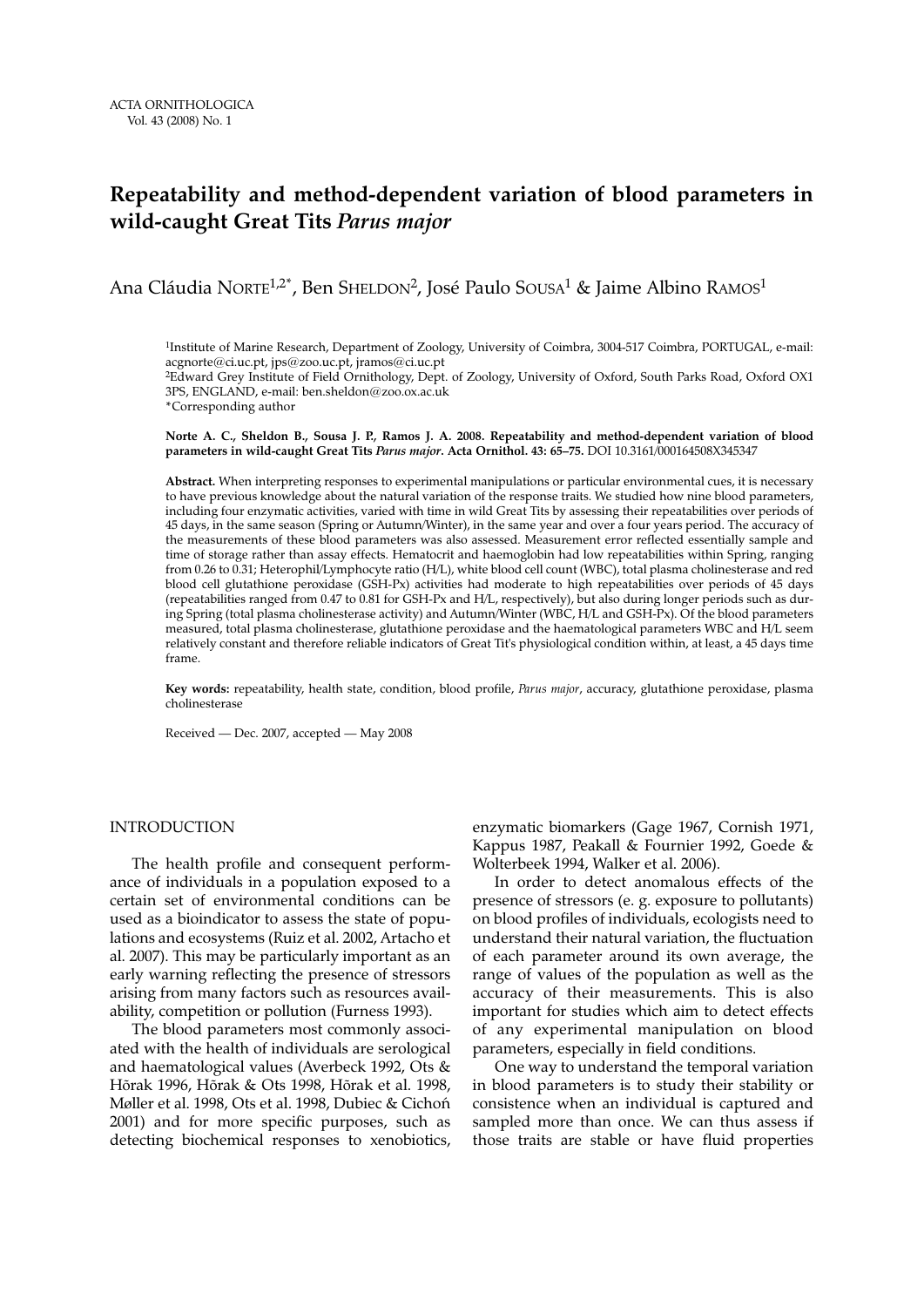# **Blowfly infestation at the nestling stage affects egg size in the Pied Flycatcher** *Ficedula hypoleuca*

Jaime POTTI

Estación Biológica de Doñana — CSIC, Department of Evolutionary Ecology, Pabellón del Perú, Av. M<sup>a</sup> Luisa s/n, 41013, Sevilla, SPAIN, e-mail: jpotti@ebd.csic.es

**Potti J. 2008. Blowfly infestation at the nestling stage affects egg size in the Pied Flycatchers** *Ficedula hypoleuca***. Acta Ornithol. 43: 76–82.** DOI 10.3161/000164508X345356

**Abstract.** The long-term effects on the egg size of breeding females that had suffered parasitism when they were nestlings are described for a wild population of Pied Flycatchers naturally parasitized by the blowfly *Protocalliphora azurea* larvae, a common nest-dwelling, blood-sucking ectoparasite of cavity-nesting birds in the Mediterranean region. As adults, females reared in blowfly-infested nests laid smaller eggs than their counterparts raised in nests not infested by blowflies. This relationship held irrespective of female size, condition and maternal egg size, and was random with respect to female quality and consistent across a female's lifetime. Except for egg size, no long-term effects on host longevity or other fitness components, such as lifetime reproductive success, were detected. Although the mechanisms causing long-term depression of host egg size remain unknown, the recent discovery that *Protocalliphora* blowflies transmit viruses to nestlings offers new avenues of research on this issue.

**Key words:** egg size, nest ectoparasites, blowflies, Pied Flycather, *Ficedula hypoleuca*, nestling growth, *Protocalliphora azurea, Dermanyssus,* mites

Received — Sept. 2007, accepted — Febr. 2008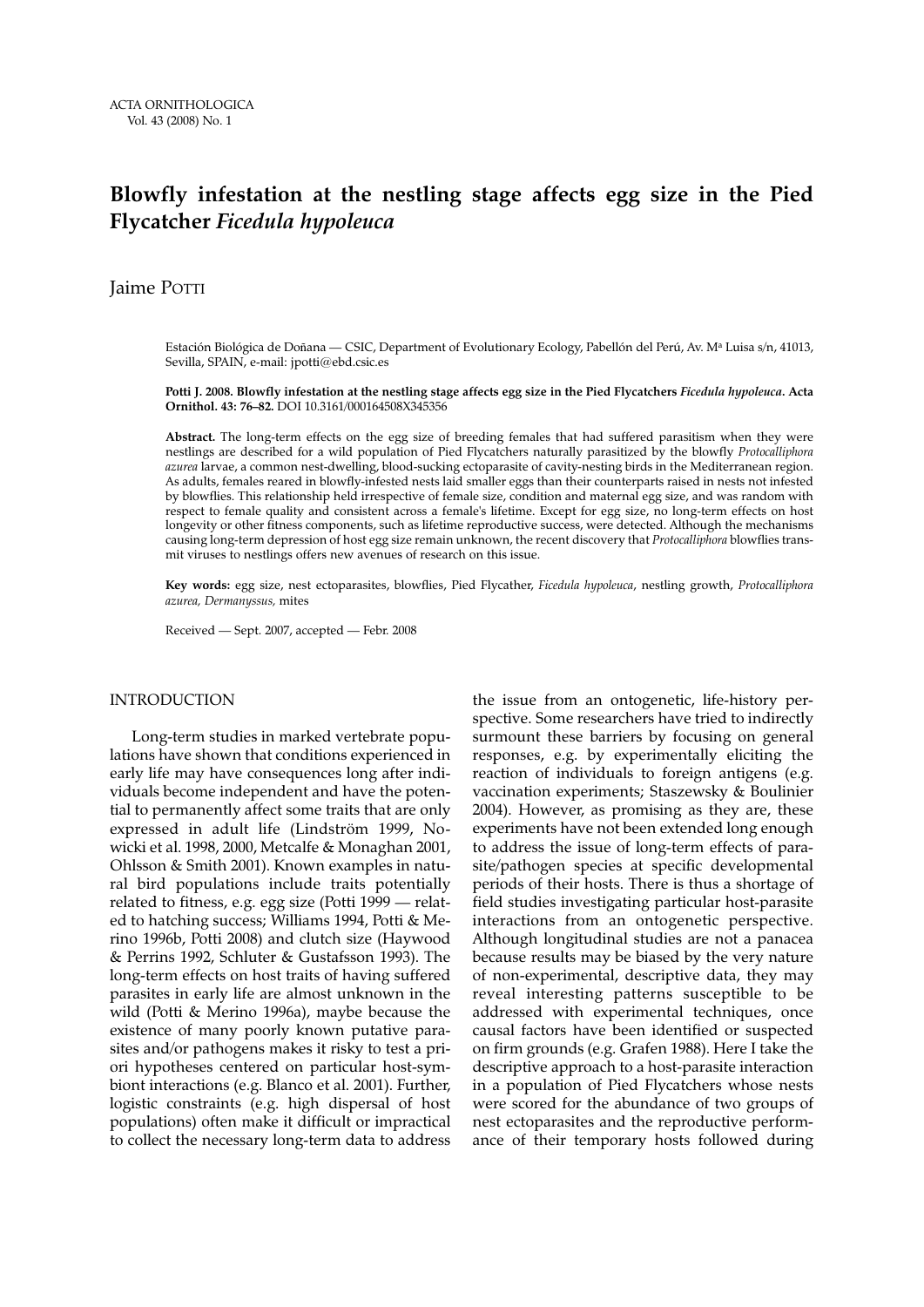#### **Density and diversity of hole-nesting passerines: dependence on the characteristics of cavities**

Jaanus REMM<sup>1</sup>, Asko Lõhmus<sup>1</sup> & Raul ROSENVALD<sup>2</sup>

<sup>1</sup>Institute of Ecology and Earth Sciences, University of Tartu, Vanemuise 46, 51014 Tartu, ESTONIA, e-mail: jaanus.remm@ut.ee

2Institute of Forestry and Rural Engineering, Estonian University of Life Sciences, Kreutzwaldi 5, 51014 Tartu, ESTONIA

**Remm J., Lõhmus A., Rosenvald R. 2008. Density and diversity of hole-nesting passerines: dependence on the characteristics of cavities. Acta Ornithol. 43: 83–91.** DOI 10.3161/000164508X345365

**Abstract.** In addition to the well-known limiting effect of cavity abundance on the density of hole-nesting passerines, other aspects of cavity availability may shape their communities as well. Notably, where there is a considerable aggregation of cavities, territory-holders may prevent the occupation of the nearest cavities by other birds, whereas a supply of diverse cavities may reduce interspecific competition. We used multivariate general linear models to explore whether, and how, variables describing the supply of small cavities are related to the density and diversity of hole-nesting passerine communities in 33 hemiboreal old forest stands. The total density of 12 species (1.3  $\pm$  0.8 pairs/ha) increased with cavity density and diversity, but was not affected by cavity aggregation. As expected, cavity diversity also promoted bird diversity; indeed, the densities of different species were positively related to the densities of different cavity types. The results indicate that segregation in nest-cavity selection affects the co-occurrence of passerine species and, at the mean densities of small tree-cavities in the region (2.3/ha), cavity aggregation does not markedly reduce their availability. In conservation management, therefore, it is important to maintain a diverse supply of cavities in addition to their abundance, in order to sustain hole-nester communities.

**Key words:** hemiboreal forests, nest site selection, old growth, secondary cavity-nesters, spatial aggregation, tree cavities

Received — Oct. 2007, accepted — May 2008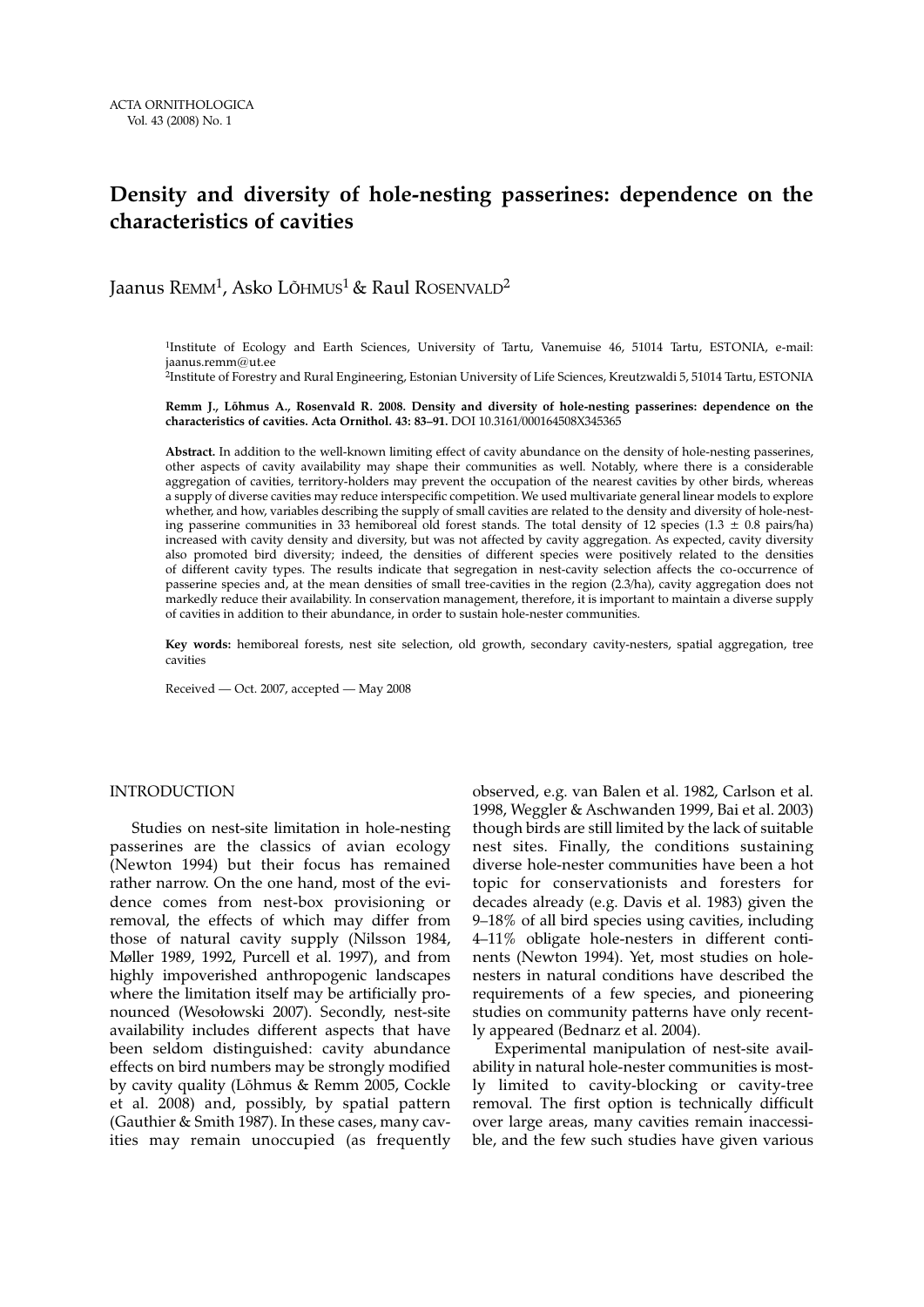# **Absence of edge effects on nest predation in the Collared Flycatcher** *Ficedula albicollis* **in the primeval forest of Białowieża National Park, NE Poland**

#### Tomasz STAŃSKI, Wiesław WALANKIEWICZ & Dorota CZESZCZEWIK

Department of Zoology, University of Podlasie, Prusa 12, 08–110 Siedlce, POLAND, email: stanskit@siedlce.ap.pl

**Stański T., Walankiewicz W., Czeszczewik D. 2008. Absence of edge effects on nest predation in the Collared Flycatcher** *Ficedula albicollis* **in the primeval forest of Białowieża National Park, NE Poland. Acta Ornithol. 43: 92–96.** DOI 10.3161/000164508X345374

**Abstract.** Nest predation is a major factor limiting breeding bird populations in primeval tree stands. Factors such as food limitation, availability of nesting sites or competition are not so important. Nest predation is usually more common along the edges of forests than in their interiors. The aim of this study was to determine how breeding losses in the secondary cavity-nester Collared Flycatcher *Ficedula albicollis* that bred in natural holes varied with distance from the forest edge in primeval stands of the Białowieża National Park (NE Poland). A comparison of the breeding losses along the edges and in the interiors revealed no statistical differences. The main nest predators were the forest species *Apodemus flavicollis*, *Martes martes*, and *Dendrocopos major*. It is better to keep forest tracts unfragmented, with a belt of bushes and thickets or woodland in an early successional stage along the edge. This would protect forest birds from predators living in open habitats.

**Key words:** edge effect, predation, Collared Flycatcher, *Ficedula albicollis*, primeval stands, secondary cavity nesters

Received — Dec. 2007, accepted — June 2008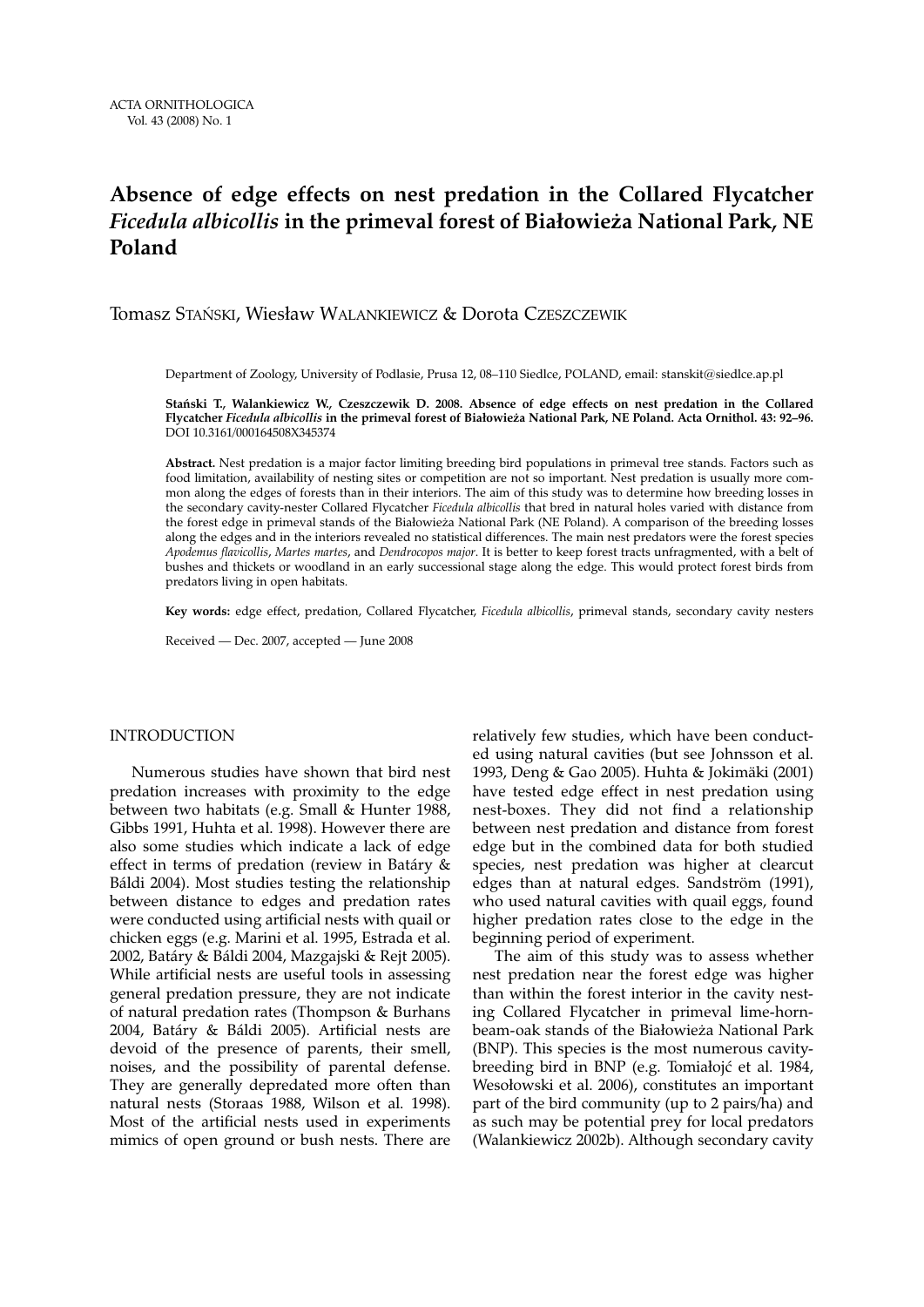# **Hatching asynchrony and brood reduction in Blue Tits** *Cyanistes caeruleus* **may be a plastic response to local oak** *Quercus robur* **bud burst and caterpillar emergence**

#### Martyn J. STENNING

School of Life Sciences, University of Sussex, Falmer, Brighton, Sussex BN1 9QG, UNITED KINGDOM, e-mail m.j.stenning@sussex.ac.uk

**Stenning M. J. 2008. Hatching asynchrony and brood reduction in Blue Tits** *Cyanistes caeruleus* **may be a plastic response to local oak** *Quercus robur* **bud burst and caterpillar emergence. Acta Ornithol. 43: 97–106.**  DOI 10.3161/000164508X345383

**Abstract.** Blue Tits exhibit extreme variation in clutch size and hatching asynchrony, which is the focus of this study. This paper reports an in-depth study of breeding Blue Tits showing that variation in Blue Tit hatching asynchrony can be explained by a number of phenological variables including particularly, date of bud burst in the local oak tree, which signals caterpillar emergence (34%), also date of first egg (14%) and female weight (8%). Hatching asynchrony explained 9% of the variation in brood mortality in this southern English population. Early incubation relative to clutch completion (incubation asynchrony) in Blue Tits explained 85% of the variation in hatching asynchrony, differs between years and advanced hatching in early and fledging in late laid eggs. Consequently, because fledging is usually synchronous, hatching asynchrony shortens the total time spent in the nest and explained 28% of the variation in nesting time from clutch completion to fledging. I present experimental evidence that brood reduction resulting from hatching asynchrony may be particularly adaptive towards the end of the breeding season, with 91% of the variation in the productivity of asynchronously-hatched broods being explained by, and increased with, date of hatching. About one fifth of birds delayed daytime incubation until after clutch completion, probably in wait for caterpillars to appear. Although the delay period was variable and extended total nesting time it always resulted in synchronous hatching. I propose that Blue Tits may have evolved plastic responses to environmental cues such as oak bud burst, which causes them to incubate at the optimum time to ensure maximum fledging success and chick fitness.

**Key words:** Blue Tit, *Cyanistes caeruleus*, hatching asynchrony, brood reduction, phenotypic plasticity, incubation, phenology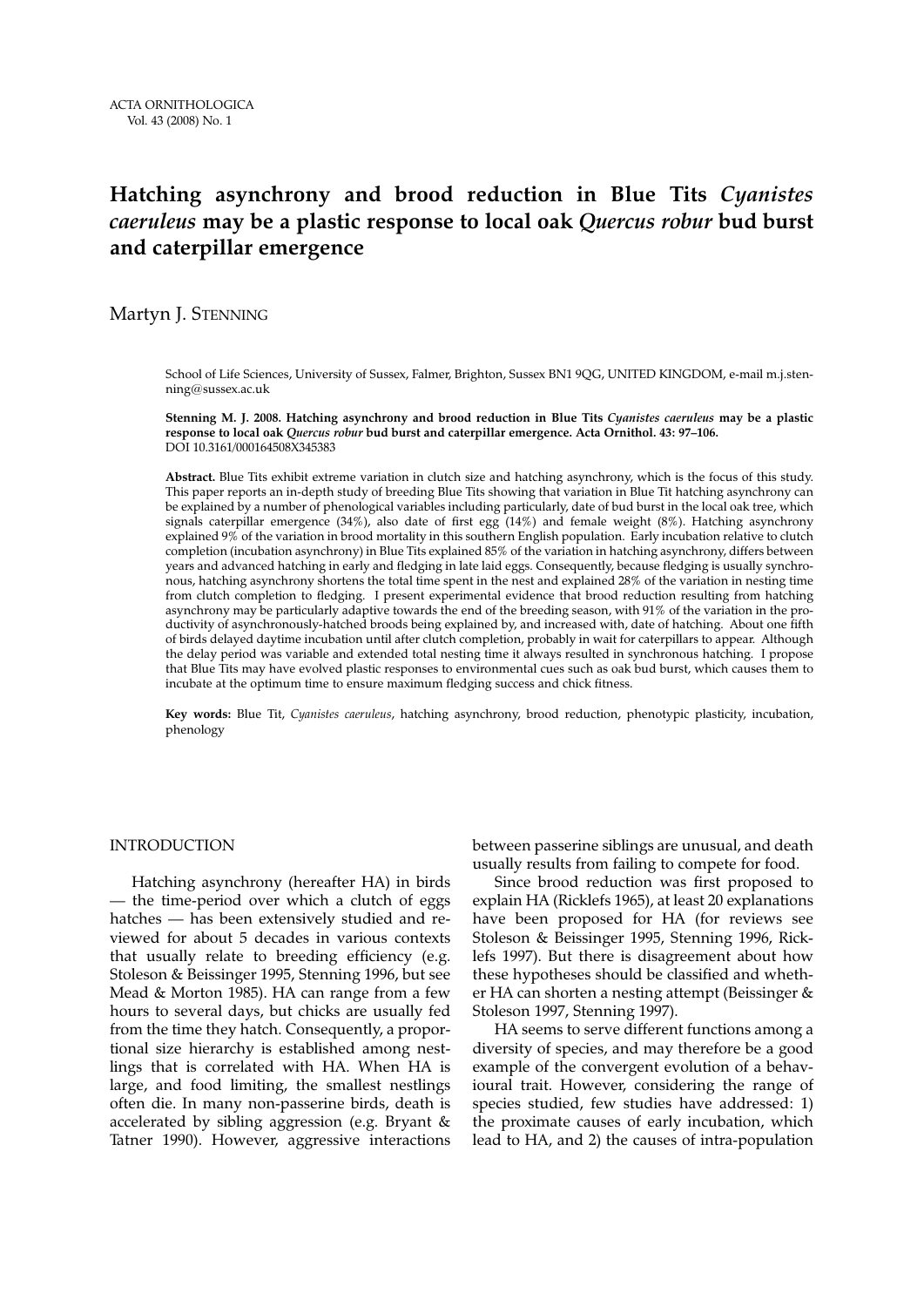#### **Do small hole nesting passerines detect cues left by a predator? A test on winter roosting sites**

Anna EKNER\* & Piotr TRYJANOWSKI

Department of Behavioural Ecology, Adam Mickiewicz University, Umultowska 89, PL 61–614 Poznań, POLAND \*Corresponding author, e-mail: aekner@amu.edu.pl

**Ekner A., Tryjanowski P. 2008. Do small hole nesting passerines detect cues left by a predator? A test on winter roosting sites. Acta Ornithol. 43: 107–111.** DOI 10.3161/000164508X345392

**Abstract.** There are a lot of studies about relationships between prey and predators. However most have focused on the influence of lethal predators on their prey. We suggested that non-lethal effects may also be very important for a complete understanding of prey-predator interactions. Among many influencing factors predation is important because it affects survival probability, especially in winter, which is a critical period for many passerines living in temperate zones. Apart from killing prey, predators may also have an indirect influence on the choice of nocturnal resting sites. Therefore, small passerines should detect and avoid places where a predator has operated previously. We tested this prediction using data on wintering small passerines, mainly on Great Tits. The study was performed during the winter season of 2005/2006 in western Poland. In the experiment, we put fur and mangled feathers in half of 100 randomly selected nest boxes. Boxes were checked every ten days, from January–March. The birds showed a significantly stronger preference towards "clean" nest boxes (without predator traces). It seems that non-lethal predator influence modifies winter dispersion of birds and wintering passerines may detect, by visual signals left behind, nest boxes where predation has previously occurred.

**Key words:** Great Tit*, Parus major,* nest boxes, non-lethal predator-prey interaction, predator traces, predator detection, roosting site preferences, cavity nesters

Received — Oct. 2007, accepted — May 2008